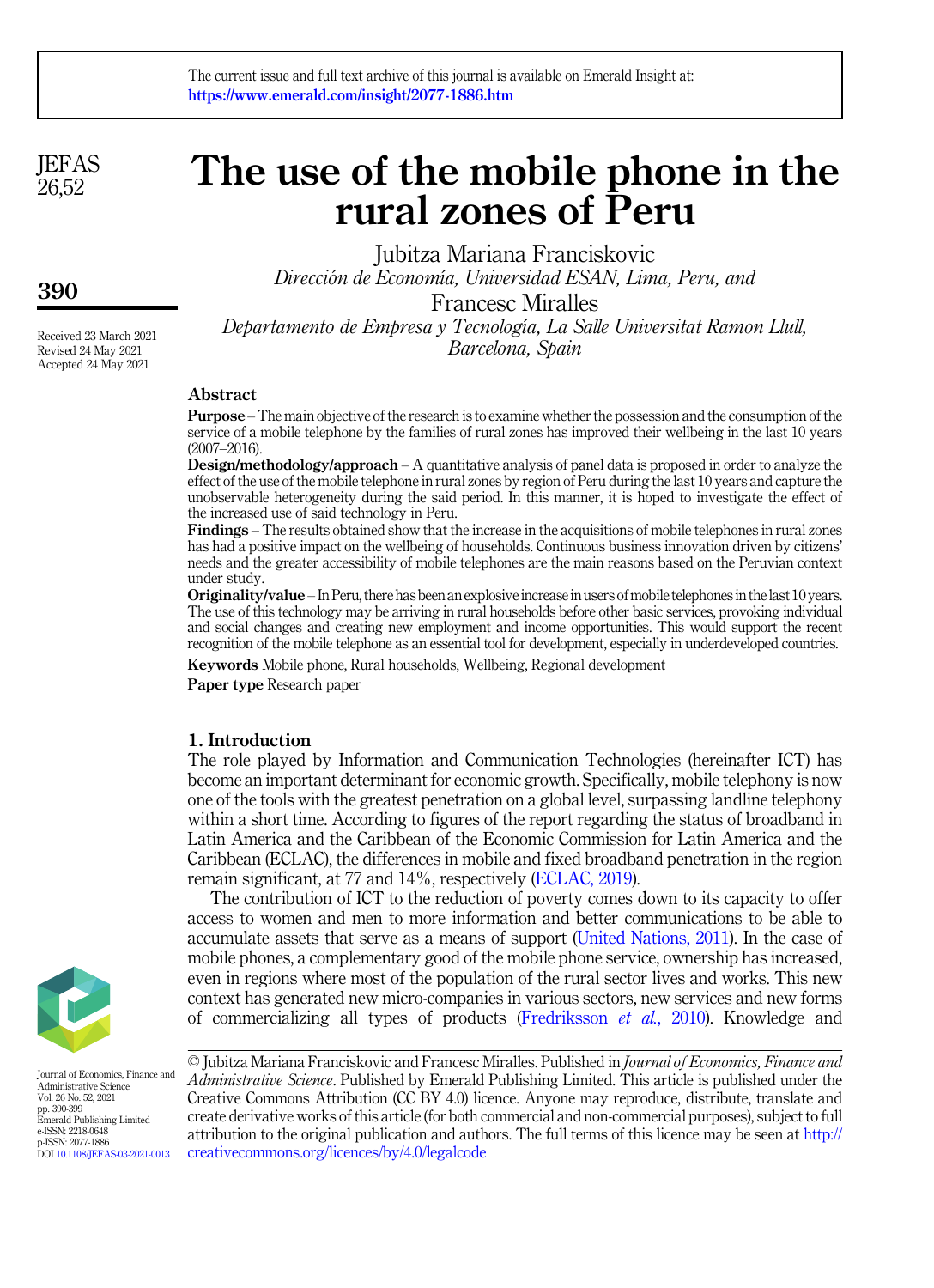information should serve as an important lever of development; therefore, it is essential to promote the capacity for selection and translation of both one's own experiences, information and knowledge, and those of others, to enrich local knowledge [\(Serrano and Mart](#page-9-1)í[nez, 2003\)](#page-9-1). Additionally, equally important is the effort to produce local information and systemize experiences in the context of concrete projects and initiatives so that others can also enrich their stocks of knowledge and not have to reinvent them. The vicious circle of poverty and isolation could, in this way, progressively revert into a "virtuous circle" of learning and development ([ALADI, 2003\)](#page-7-0).

Mobile phones promote the creation of new types of businesses, thus providing new subsistence economies for people with scarce resources [\(United Nations, 2011\)](#page-9-0). However, three main barriers block the diffusion of ICT in developing countries: accessibility (sometimes limited by high prices), the lack of electrical service and the coverage, reached by services such as mobile telephony and broadband. What is important in this aspect, therefore, is the Government's contribution through public policies that ensure "adequate" coverage for all types of populations and do not affect the diffusion of ICT ([Gallardo](#page-8-2) et al., 2007).

There is extensive information regarding the use of the mobile phone which permits access to key services, especially those that are out of reach for certain segments of the population ([Arese and Hatt, 2014](#page-7-1)). Peru is the country with the greatest growth in users of mobile telephony in Latin America ([ECLAC, 2019\)](#page-8-0). However, the population does not yet recognize that the mobile phone market exercises an economic and social impact on society as a whole ([Arese and Hatt, 2014](#page-7-1)). This is the result of the lack of diffusion for the use of this tool. In this respect, the [Asociaci](#page-7-2)ó[n GSM \(2016\)](#page-7-2), which is an organization dedicated to supporting the normalization, implementation and promotion of the mobile phone system, commented: "Accessibility is also an evident obstacle at the base of the income pyramid in some markets, partly due to the high levels of general socioeconomic inequality and to taxes specifically applied to the mobile industry that increase the access prices" (p. 4).

The affordability problem is reflected, on the one hand, in the price difference between the prepaid (advance payment to access the service) and post-paid method (subsequent payment to access the service) of the mobile phone service. On the other hand, [Barrantes](#page-7-3) et al. (2010) determined that in the case of the comparison of landline and mobile services, the difference in tariffs is less than expected if measurement by baskets is considered, instead of only unit prices. In other words, the preference of the users with a lower income level for mobile phone service is not only due to convenience factors and the control of the consumption expenditure but also to the structure of tariffs offered for the service. The economic income of the users of this technology increases in parallel with the development thereof through various indirect effects, such as: "The substitution of landline connections, the increase in mobility, cost reduction, the expansion of the commercial networks, and the facility for the search for employment" [\(Coca,](#page-8-3) [2010](#page-8-3), p. 57). The ICT have a positive impact on the economy, since they offer greater efficiency to the markets, especially in improved transmission and flow of information. Greater efficiency influences the development of jobs from an individual perspective, which is also transmitted to other sectors, and therefore, to the economy as a whole [\(Norton, 1992](#page-8-4)).

In Peru, the growing demand for mobile phone and data transmission services causes the operating companies to carry out a deployment of infrastructure, as a result, a greater supply of mobile phone services permitted the extension from 45% at the end of 2007 to 92.1% of lines for each Peruvian family at December of 2019 ([Instituto Nacional de Estad](#page-8-5)ı[stica e](#page-8-5) [Inform](#page-8-5)a[tica \[INEI\], 2021\)](#page-8-5). In this context where the use of the mobile phone is envisaged as an engine for development, this study has the following objective: to examine whether the possession and the consumption of the service of a mobile phone by the Peruvian families of rural zones has improved their wellbeing between 2007 and 2019. In particular, an analysis is developed to demonstrate that greater ownership of mobile phones for families in the rural zones of Peru would improve their standard of living.

The use of mobile phones in the rural zones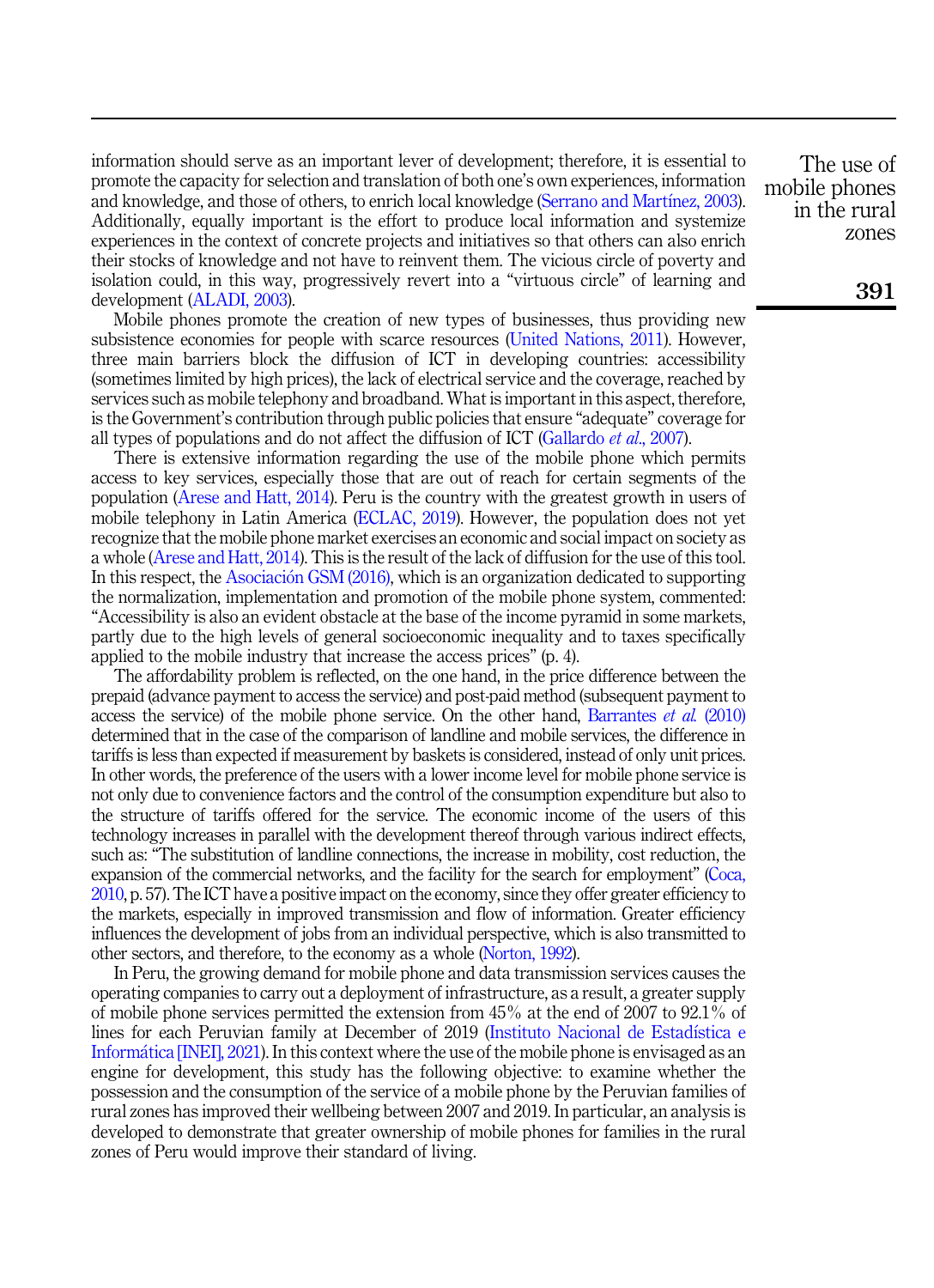#### 2. Literature review **IEFAS**

Social studies regarding mobile phones began at the same time as their mass diffusion in 1994 and surveys for academic purposes expanded by the end of the decade. As of 1998, it began to consolidate itself as an optional communication medium in society ([Rodr](#page-9-2)íguez et al.[, 2005](#page-9-2)). In this respect, [Geser \(2006\)](#page-8-6) explains that the mobile phone promotes social development in four different ways: it increases primary social ties, reduces the need to coordinate pre-established schedules, demands greater institutional control and the modification of the communication systems to personal modalities, and helps maintain the development of role-based activities. The sum of said social factors, in a scenario of global competition, has resulted in the mobile phone being the only technology that has achieved a position in which more than half of the global population possesses it or has access to it as a service, describing a surprising scenario from not only the technological aspect but also the socio-economic aspect ([Vacas, 2007](#page-9-3)). In parallel, the expansion of the mobile phone service, as a service on which the use of the mobile phone depends, is due to a series of factors: diffusion, access, coverage and penetration.

Diffusion is defined as the process through which technological innovation is progressively adopted by a population [\(Ord](#page-8-7)on[ez, 2007](#page-8-7)). According to [Meade and Islam](#page-8-8) [\(2015\),](#page-8-8) it is the process of disclosure of knowledge, news, attitudes, fashion, etc. In the context of this research, diffusion of the use of the mobile phone depends on a series of principal variables: gross domestic product per capita, the use of landline telephony and the power of the market. Access to the mobile phone service, on the other hand, is defined as "the adjustment between the characteristics of the services and of the population" [\(Penchansky](#page-9-4) [and Thomas, 1981,](#page-9-4) p. 128). There is an initial focus on access that is centered on the characteristics of the supply (location, availability of services, etc.) and how they adjust to the characteristics of the demand (accessibility, family income, insurance, expenses, age, etc.). In this initial focus, some authors prefer to denominate it more as accessibility. In a second focus, "the conceptual development of access becomes identical to that of the determinants of the use of the service" [\(Vargas, 2009,](#page-9-5) p. 41). Coverage is the signal received by the mobile device used to establish communication at a distance. The range of mobile phone works in consideration of the quality, degree of service, relationship to the signal of interference and reliability ([Coca, 2010\)](#page-8-3). Coverage differs largely based on the zone of the analyzed household. According to [Pasadas](#page-9-6) *et al.*  $(2014)$ , the structure of phone coverage differs based on the analyzed zone and age. And penetration refers to the possession and use of a mobile device, "particularly with regard to activities closely related to the habits and practices of the inhabitants"[\(Francesc, 2006,](#page-8-9) p. 4). For its adoption, possession is also related to the age of the users, maintaining an inverse relationship with this variable. Additionally, the level of participation of the operators in the market permits the increased use of the devices and the productive capacities of the inhabited areas [\(Frost and Sullivan, 2006](#page-8-10); [Navarro](#page-8-11) et al., 2012).

As a result, the growth and penetration of mobile telephony may have a lesser or greater impact on the expansion of coverage and access. From a strictly economic perspective, mobile telephony compared with landline telephony can be classified depending on their degree of exclusion and rivalry in the market ([Urrunaga](#page-9-7) *et al.*, 2014). Exclusion occurs when it is possible to prevent someone from consuming it, and rivalry occurs when a person who consumes such goods reduces consumption in quantity or quality for another person ([Buchanan, 1965\)](#page-8-12). Thus, public goods are not mutually exclusive or rival; mixtures generally occur with private goods ([Hindriks and Myles, 2006](#page-8-13)).

Concerning the above, mobile service has a certain degree of exclusion, as a result of the price charged to gain access to its use. Additionally, in the mobile phone market there is no concept of rivalry because when a person consumes such goods, it should not generate a reduction in the quality or quantity of another person who uses another mobile telephone. Nevertheless, the possession of a mobile device depends on the service offered by the

26,52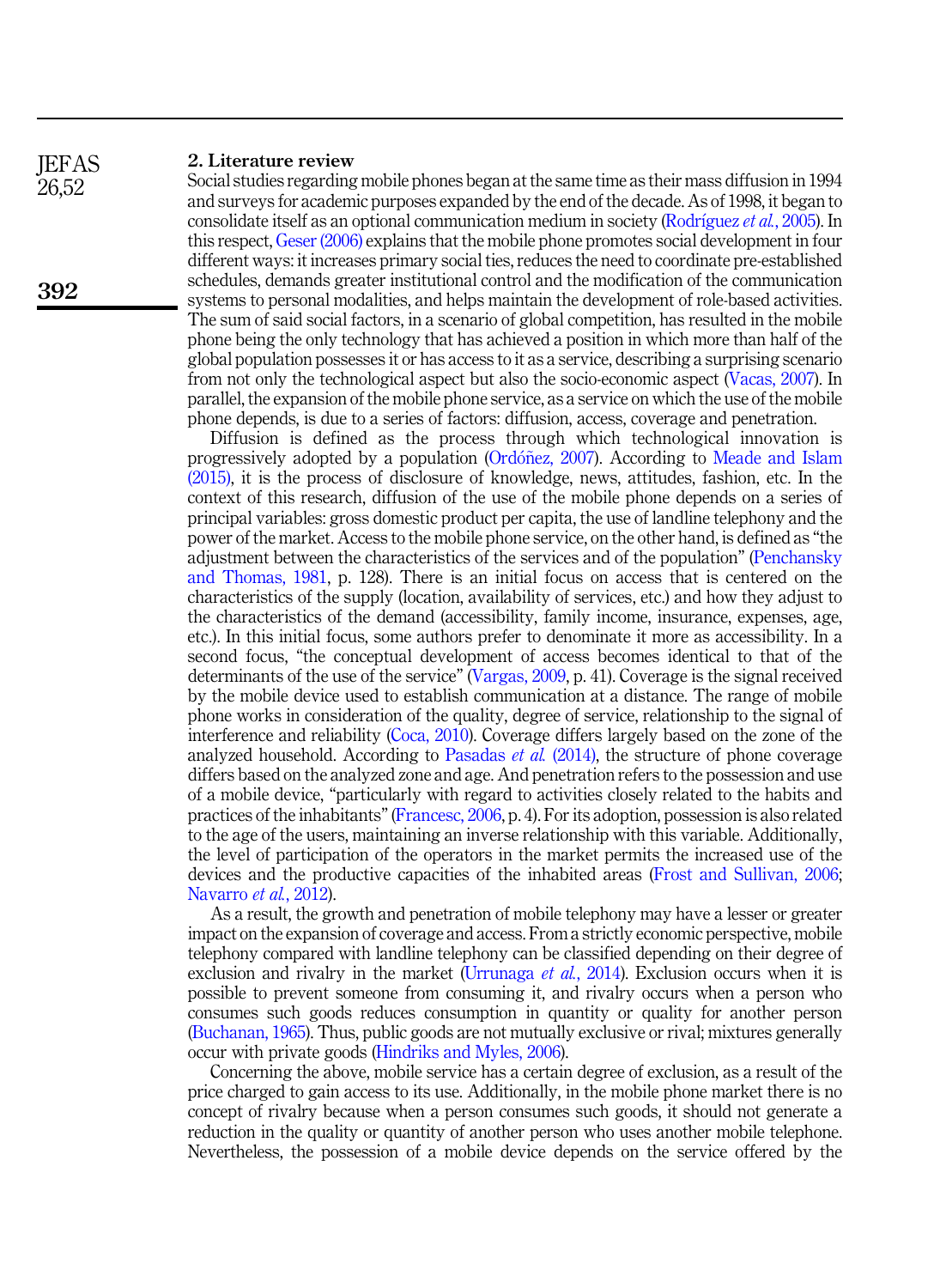operators to be able to satisfy the demand of the client. In other words, goods, the phone and the mobile phone are perfect complementary goods. On the other hand, it could be considered that mobile phone services are semi-private or club-type mixed goods since they have an exclusion in prices and geography (based on the coverage), but there is no rivalry. Furthermore, it can be theoretically concluded that mobile telephony can be able to generate externalities in society. Externalities are positive or negative effects external to the price system, which affect third parties upon carrying out a production or consumption process ([Urrunaga](#page-9-7) et al., 2014). In the case of mobile phones and mobile phone services, they should produce positive externalities, due to their economic and social impact on society as a whole.

In the Peruvian context, increased use in recent years has originated a series of changes in the legal and regulatory framework, which have had a direct and indirect impact on the actions of the mobile operators in the country. Additionally, there were other mergers in the market and new mobile phone operators have entered. The current context has energized competition, causing commercial strategies to be in constant renewal, provoking new modalities and improvements in the service so that more clients can have access to them and in this way, they can have a greater market share [\(Loaiza and J](#page-8-14)áuregui, 2015). Likewise, in the Peruvian legal framework for the Telecommunications sector, the following stand out: the Law for the Promotion of Private Investment in the Telecommunications Sector (DL 702), which allows the determination of rules for the management and operation of the different telecommunication services, thus promoting investment, at the same time eliminating monopolistic practices and practices which restrict free competition; the General Telecommunications Law (DS 0132-93-TCC), Law  $N^{\circ}26285$ , which progressively seeks to de-monopolize the public telecommunication services of local landline telephony and of longdistance operator services; and lastly, Law 30083, the objective of which is to strengthen competition, energize and expand the market of mobile public services through the insertion of so-called virtual mobile operators and rural mobile infrastructure operators.

Governments can employ measures and carry out interventions in the market, which perform an important role in the diffusion of new technologies. For example, government policies toward the standardization process and market competition, for which we can identify two standardization practices that involve the formulation of government policies related to the diffusion of new technologies: market-mediated policies and a regulated regime. A country that employs a market-mediated policy does not impose specific mobile phone standards to which the operators must adapt ([Kauffman and Techatassanasoontorn, 2005](#page-8-15); [Castells](#page-8-16) et al., 2011; [Navarro](#page-8-11) et al., 2012).

Given this, during recent years a series of changes have developed in the legal and regulatory framework, which have had a direct or indirect impact on the actions of the mobile operators ([OSIPTEL, 2019](#page-8-17)). There have also been two mergers in this market, and three new mobile phone brands have been launched, two of them corresponding to new economic groups that have recently entered the Peruvian mobile telecommunications market. This has permitted the sector to be more competitive, generating a constant renewal of the commercial strategies of clients and benefiting consumers with a more varied supply and at more affordable prices.

Although in Peru, where the increase in the number of users of the mobile phone service between 2007 and 2019 has been formidable, the panorama changed in recent years due to the economic situation, deficient service, and because it entered its maturity stage; faced with this situation, the regulating entity of the sector has implemented measures to energize the sector with the creation of virtual mobile operators, mobile operators with network and rural mobile operators through the enactment of Law 30083 ([Asociaci](#page-7-2)[on SGM, 2016\)](#page-7-2).

According to the National Rural Development Strategy of the [Presidency of the Council of](#page-9-8) [Ministers \(PCM\) \(2004\)](#page-9-8), although the rural zones have been characterized by "low income of the rural families, low productivity of labor in the economic sectors that operate in the rural

The use of mobile phones in the rural zones

393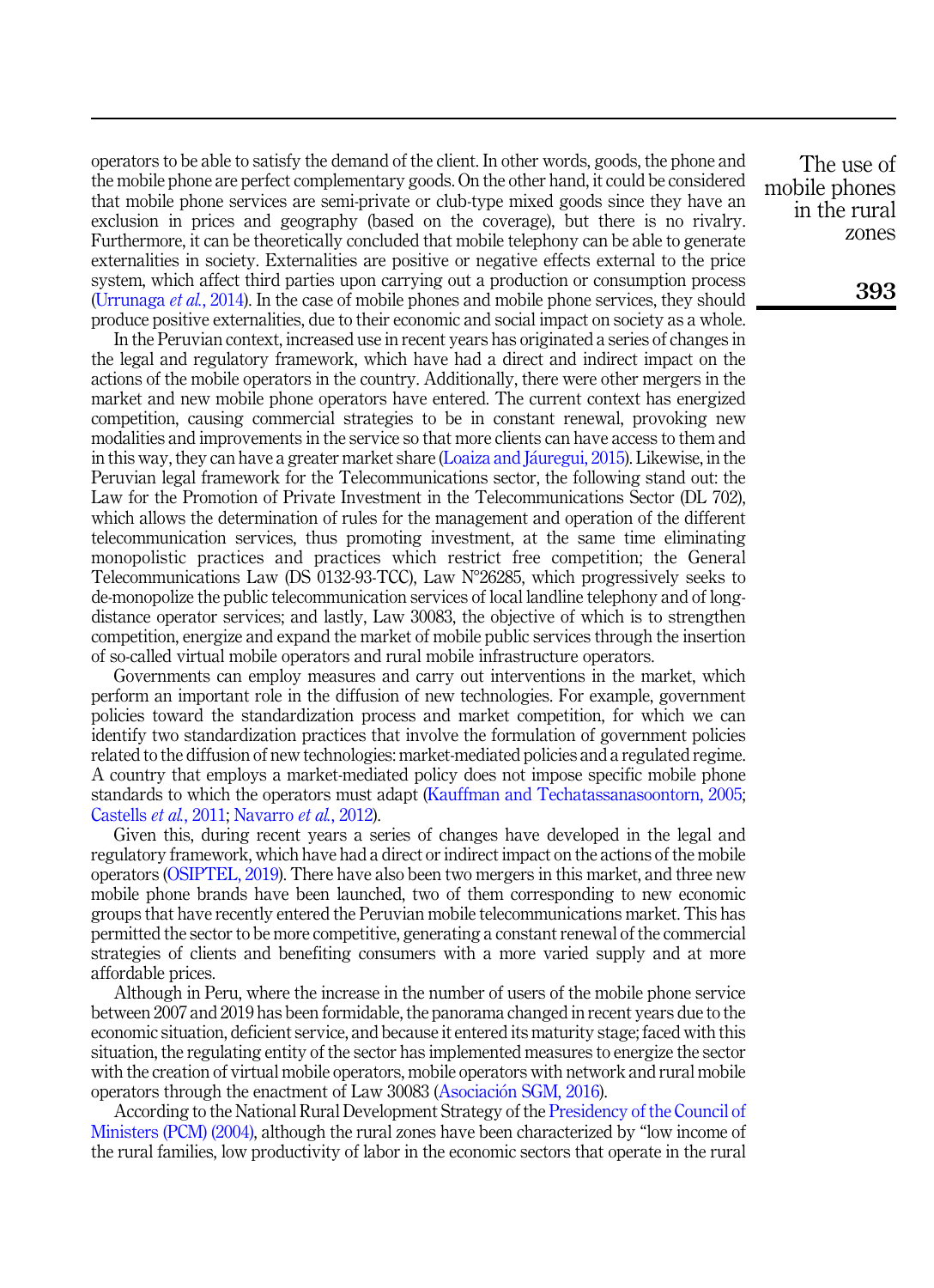territories, inadequate economies of scale of various productive processes, discoordination of the markets, high financial costs, volatility of the prices of the domestic market of the products of internal consumption, among others", a relatively different reality can be observed in the development of mobile telephony. The rural zones are considered a challenge for the service operators since the infrastructure is affected and is insufficient to generate greater access of the population to ICT [\(ALADI, 2003\)](#page-7-0). In other words, the incorporation of ICT does not occur uniformly in the various geographical environments, since it depends on the degree of urbanization and the residence area, which present very marked differences on a national level [\(INEI, 2020\)](#page-8-18). Therefore, it can be seen certain heterogeneity in the use of the service of mobile telephony in the different regions of the country.

[Okeleke and Strijak \(2016\)](#page-8-19) state that until now the market-based business model has proved effective for the expansion of coverage to its current levels. However, in-depth expansion in the rural and remote areas is an even greater challenge, which has generally been shown to be anti-economic. This is due to three factors, namely, the lower population density of the remote areas which, by definition, causes the cost per capita of covering these zones to be greater, the land in these areas obstructs and increases the cost of implementation of physical infrastructure and the lower family income levels restrict consumers' purchasing power and, therefore, the demand for mobile devices, services and commerce ([Galperin and](#page-8-20) [Mariscal, 2007\)](#page-8-20). The net result is a high investment cost with limited profitability potential. Although various studies state that the rapid expansion of mobile telephony, especially in the rural zones, has been able to improve opportunities such as the generation of employment and the setting up of various businesses due to easy access to information, communications and lastly even the access to financial services, which are being developed, there are still multiple challenges to strengthen the rural zones with regard to the living conditions of their population ([Ontiveros](#page-8-21) et al., 2009).

Finally, related to social wellbeing, the distributive allocations have been a subject of research since the times of David Ricardo, and this debate has attracted increased interest, with which the variables that affected income distribution were discovered, but, as commented by[Dalton \(1920\)](#page-8-22):"A point that is usually overlooked is that income distribution is not relevant per se, but as a proxy of wellbeing". This comment has battled against the effects of the great majority of distributive studies, postulating that if we take the distribution of consumption –from the theoretical point of view, that it is a better indicator of wellbeing than current income – we obtain a distribution of wellbeing, and evolution of said distribution, notably different from that of income [\(Arias, 2006\)](#page-7-4). From a Keynesian viewpoint, income is balanced with the expense (which can be seen in all production, which generates income for the different economic agents equivalent to the expenses of other agents), this is why they both jointly shared the option of being proxies of wellbeing.

### 3. Methodology

In order to validate the hypothesis of the research, the quantitative method was used due to the access to data and statistics available in the National Household Survey (ENAHO) of the National Institute of Statistics and Information (INEI, for its Spanish acronym) and in the Supervising Entity of Private Telecommunications Investment (OSIPTEL, for its Spanish acronym). Additionally, the work is correlational so that the characteristics, properties and traits of the analyzed phenomenon can be specified, and on the other hand, the impact of mobile telephony in the rural zones of Peru can be evaluated. The analysis is longitudinal and transversal (data panel) since it analyzes the national context between the years 2007 and 2019 of the country's 24 departments.

The target population of the research is the rural zones of Peru during the years 2007– 2019. A probabilistic method is used per random sample since the information obtained is

**IEFAS** 26,52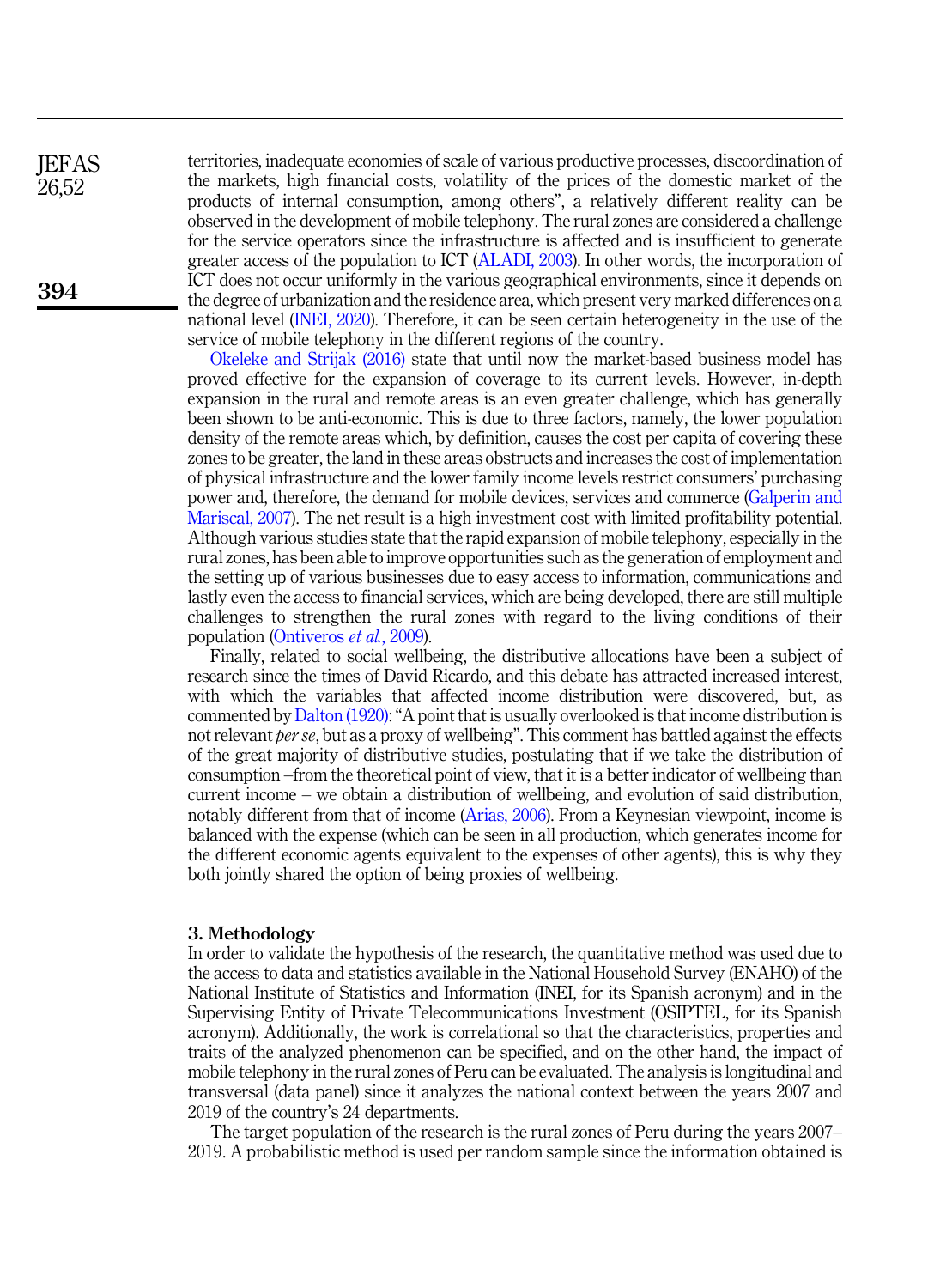from an official statistical source. According to the INEI, the Peruvian rural zone is one that does not have more than 100 houses grouped contiguously nor is the capital of a district; or having more than 100 houses, these are located in a scattered way without forming blocks or centers. About 240 observations are made for each variable under study, grouping the research into three variables: the percentage of the families in rural zones with possession of a cellular device, the average expenditure in mobile telephony per family in rural zone and the average of basic expenses per family in the rural zone for each department (Table 1).

The data analysis used a linear panel model, which consists of linear regression with one endogenous and two exogenous variables, based on the model used by [Beuermann \(2013\)](#page-7-5) and [Runsinarith \(2015\).](#page-9-9) The methodological objective is to show that there is an impact between the indicators of the use of mobile telephony and the wellbeing measured by basic consumption. Therefore, in this study, the following function is developed:

$$
FE_{it} = \alpha_0 + \alpha_1 FMR_{it} + \alpha_2 MAE_{it} + \varepsilon_{it}
$$

Where  $i = 1, \ldots, 24; t = 1, \ldots, 10$ .

In other words,

 $GB_{it} = f(FMR_{it}, \; MAE_{it})$ 

Where the dependent variable "FE", is the average basic consumption (in soles) per family in rural zones and the independent variables are "FMR", which is the number of families in rural zones with at least one mobile phone (in percentage) and "MAE", which is the average mobile expense (in soles) per family in the rural zone.

The limitations due to lack of access to and availability of consistent data and from prestigious transparent sources that support their credibility are the main factor for using a simplified and linear model. With the help of statistical software, the model was estimated through the least-squares panel method, and tests were carried out for the validation of the regression assumptions; in the cases in which the assumptions were not stated, the re-estimation of the model is derived, correcting the assumptions that are not made.

# 4. Results

Two assumptions were not fulfilled in this study: homoscedasticity and autocorrelation, to correct it, the model was re-estimated through an EGLS Panel (cross-section weights). Additionally, since this study is carried out by a data panel, statistical tests are carried out to determine the absence or presence of random or fixed effects in the model, both in crosssection (by departments of Peru) as well as longitudinal (by years) section. In this model, it

| Variables                                                 |                                                                                    | Definition                                                                                                                                                                                                                       |  |  |  |  |
|-----------------------------------------------------------|------------------------------------------------------------------------------------|----------------------------------------------------------------------------------------------------------------------------------------------------------------------------------------------------------------------------------|--|--|--|--|
| Wellbeing indicator<br>(dependent variable)               | Family basic expense<br>(FE)                                                       | Household expenditure on basic needs: education,<br>housing, health, transport and leisure (PEN). Proxy<br>variable of family wellbeing                                                                                          |  |  |  |  |
| Indicators of mobile phone<br>use (independent variables) | Families mobile use in<br>rural areas (FMR)<br>Mobile average<br>expenditure (MAE) | Percentage of households in the rural area having<br>at least one mobile device<br>Average expenditure of families in rural areas to<br>use mobile phone service (PEN). Proxy variable of<br>consumption of mobile phone service |  |  |  |  |
| <b>Source(s):</b> Own elaboration                         |                                                                                    |                                                                                                                                                                                                                                  |  |  |  |  |

The use of mobile phones in the rural zones

395

Table 1. Definition of the variables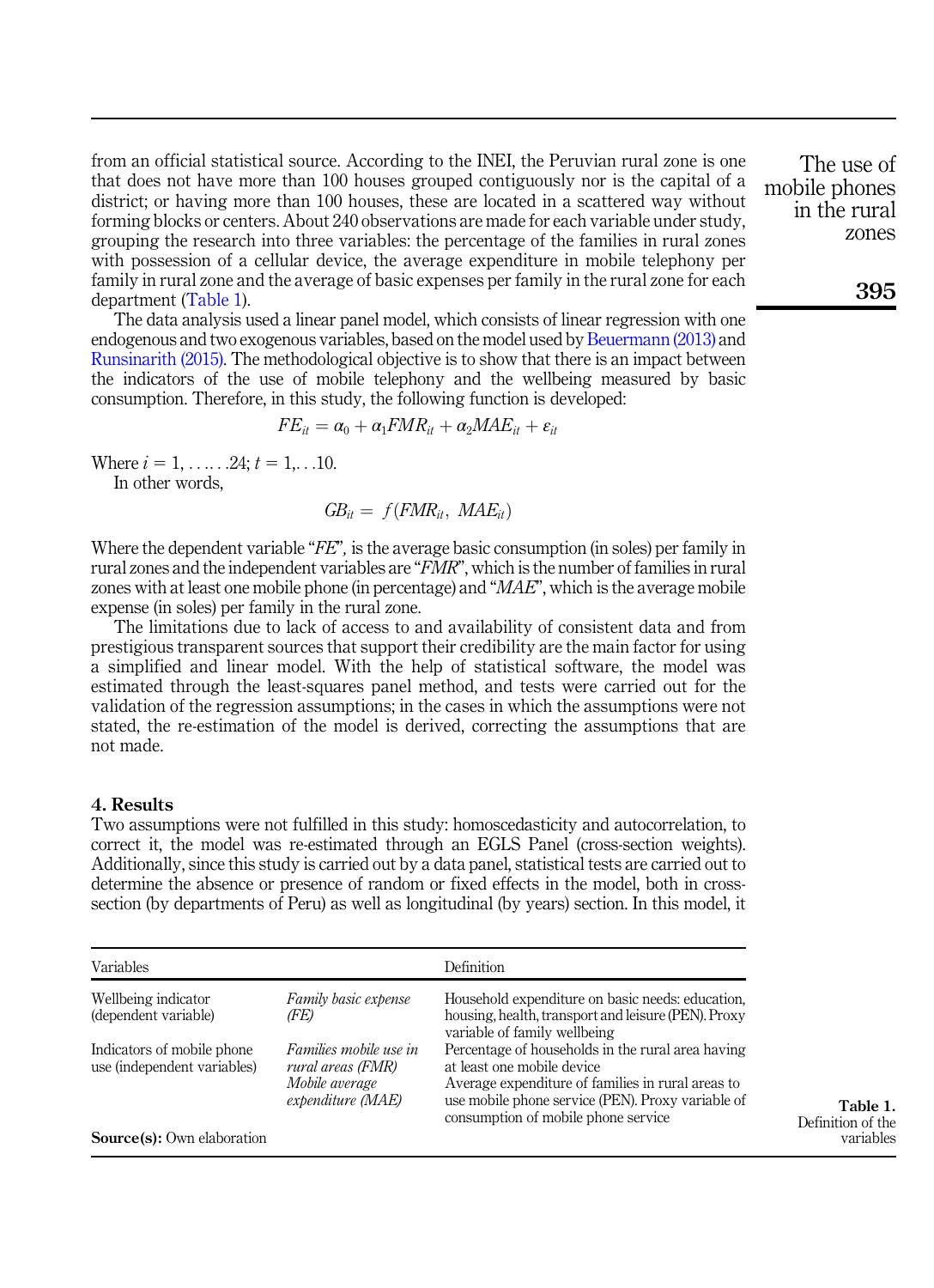was determined the presence of fixed effects in cross-section and no effect in time, with which the presence of random effects in the model was discarded.

When regression with fixed effects is carried out, a change in the model intercept (initial wellbeing) will be generated for each of the departments of Peru; the effects will have to be added to the model intercept to obtain the particular intercept in the department. Finally, Table 2 shows the estimates of the panel model regarding the impact of the use of mobile phones in rural zones.

A greater expense in the mobile phone (MAE) would cause a positive effect on wellbeing, with the number of persons in rural zones who use the mobile phone remaining unchanged; on the other hand, the increase of a percentage point in the number of families in rural zones with at least one mobile phone  $(FMR)$  would cause a positive effect on the wellbeing of rural families, with the expense on mobile phones remaining unchanged. This means that there is a positive relationship between the possession and use of the mobile phone about wellbeing.

The presence of autocorrelation indicates the existence of a cycle or trend in the model, in which the presence of a stationary ARMA (1,0) type autocorrelation process was detected; in order to correct it, the AR (1) variable was incorporated in the estimate of the model. Next, it was verified that there is no statistical evidence that suggests the non-compliance of another assumption in the regression model.

Additionally, Table 2 shows that all the variables of the models are significant for it. The indicator denominated determination coefficient  $(R^2)$  indicates a high adjustment in the model $(0.89)$ . This means that the independent variables (mobile expense and possession) are very efficient for determining the behavior of the dependent variable (wellbeing).

# 5. Discussion and conclusions

The use of the mobile phone is causing individual and social changes and fostering new employment and income opportunities, supporting its importance as an essential tool for development, especially in underdeveloped countries. The results of this investigation are interpreted as the change in the wellbeing of rural areas of Peru that occurs when consumption is made in mobile telephone service, or when the level of penetration of telephone networks in the area is expanded. Following this idea, it is necessary to take into account that the absence of homoscedasticity in the methodology of the investigation does not apply all to the other departments because given the diversity of behaviors in Peru it is impossible to affirm that a rural area of the Amazon behaves in the same way as another one of the Andes. In this manner, it seeks to verify the need to increase or improve the access and use of mobile phones generally in these regions to later improve as well income opportunities in rural areas.

| Dependent variable                                                                                             | FE                  |
|----------------------------------------------------------------------------------------------------------------|---------------------|
| <i>Explanatory variables</i>                                                                                   |                     |
| Cons                                                                                                           | $408.684**$ (20.70) |
| <b>FMR</b>                                                                                                     | $33.120***$ (16.55) |
| <b>MAE</b>                                                                                                     | $0.150***(0.05)$    |
| AR(1)                                                                                                          | $0.663***(0.03)$    |
| Observations                                                                                                   | 288                 |
| <b>Note(s):</b> Standard errors in parentheses<br>*** $b < 0.01$ , ** $b < 0.05$<br>Source(s): Own elaboration |                     |

396

**JEFAS** 26,52

Table 2. Final result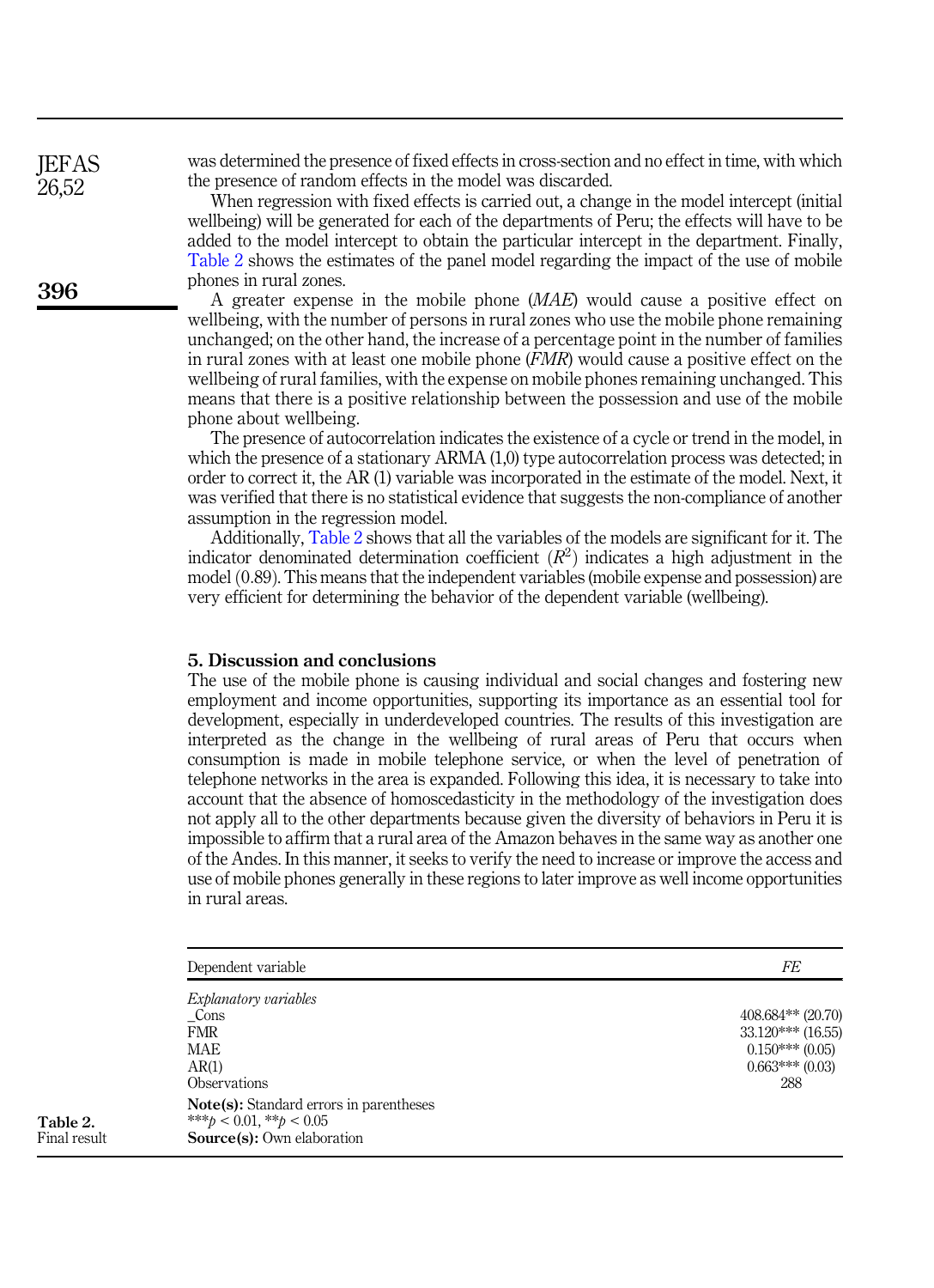In relation to this, [Escobal and Torero \(2005\)](#page-8-23) find studies that allege that access to telephones as the main information and communication technology available in rural Peru had a significant positive effect on the wellbeing of households in these areas. It also mentions that the complementarity of assets in traditional infrastructure (transport, sewerage, water, electricity), in public services (education, health), and Information and Communication Technologies (telephone, Internet) show a positive effect on the wellbeing of households in rural areas because access to or ownership of a combination of two or more assets tends to have a greater impact on wellbeing than the sum of individual impacts.

After reviewing the bibliographic material and analyzing the results, it has been possible to conclude that the impact of spending on mobile phone services and coverage on the wellbeing of families in rural areas is positive, that is, an extension in the average spending on the mobile telephone as well as greater possession of mobile telephone in each rural area studied would generate an increase in the wellbeing of the families. In this manner, the mobile telephony supports the change in the productive structure of an economy, joining production and trade practices, where information asymmetries are reduced, decision-making is facilitated in the market and create greater opportunities for advancement and entrepreneurship for citizens.

Furthermore, it is important to point out that, for the Peruvian context, it is necessary to incorporate ICT access and use variables that include significant aspects to obtain additional information on the possession and/or application of said technologies in society, either in national households surveys or as part of future field studies. This is because the great limitation in this research was due to the scarcity of long and complete time series related to the penetration and coverage of mobile telephone service in rural areas of Peru, which is why we proceeded to use proxy variables.

Finally, according to [ECLAC \(2019\),](#page-8-0) digital technologies became essential for the functioning of the economy and society during the pandemic crisis and, on the other hand, networks and communications infrastructure are being used increasingly more intensive for productive, educational, health, and relationship and entertainment activities. Advances that were expected to take years to materialize have occurred in just a few jmonths. Therefore, in order to give a greater scope of the results obtained, it is recommended that future studies evaluate the chosen variables including data in times of pandemic and post-pandemic in order to analyze how this event on a global scale has influenced household wellbeing in rural areas.

## References

- <span id="page-7-0"></span>ALADI (2003), "La brecha digital y sus repercusiones en los paıses miembros de la Aladi", ALADI/ SEC/Estudio, Vol. 157 No. 1, pp. 13-25.
- <span id="page-7-1"></span>Arese, B. and Hatt, T. (2014), *Panorama general del país: Perú*, GSMA Intelligence, available at: [https://](https://www.gsma.com/mobilefordevelopment/wp-content/uploads/2016/02/spanish.pdf) [www.gsma.com/mobilefordevelopment/wp-content/uploads/2016/02/spanish.pdf.](https://www.gsma.com/mobilefordevelopment/wp-content/uploads/2016/02/spanish.pdf)
- <span id="page-7-4"></span>Arias, M. (2006), Explorando la distribucion del ingreso y del consumo en el Gran Buenos Aires: Analisis y perspectivas a partir de la utilizacion conjunta de la EPH y la ENGH, Universidad de San Andrés, Buenos Aires.
- <span id="page-7-2"></span>Asociación GSM (2016), Economía móvil: América Latina y el Caribe 2016, GSMA Intelligence, available at: [https://www.gsma.com/latinamerica/wp-content/uploads/2016/09/ME\\_LATAM\\_](https://www.gsma.com/latinamerica/wp-content/uploads/2016/09/ME_LATAM_2016-Spanish-Report-FINAL-Web-Singles-1.pdf) [2016-Spanish-Report-FINAL-Web-Singles-1.pdf](https://www.gsma.com/latinamerica/wp-content/uploads/2016/09/ME_LATAM_2016-Spanish-Report-FINAL-Web-Singles-1.pdf).
- <span id="page-7-3"></span>Barrantes, R., Galperin, H., Agüero, A. and Molinari, A. (2010), Asequibilidad de los servicios de telefonía móvil en América Latina, Diálogo Regional sobre Sociedad de la Información (DIRSI), Lima.
- <span id="page-7-5"></span>Beuermann, D. (2013), "Mobile phones and economic development in rural Peru", The Journal of Development Studies, Vol. 48 No. 11, pp. 1617-1628, doi: [10.1080/00220388.2012.709615.](https://doi.org/10.1080/00220388.2012.709615)

The use of mobile phones in the rural zones

397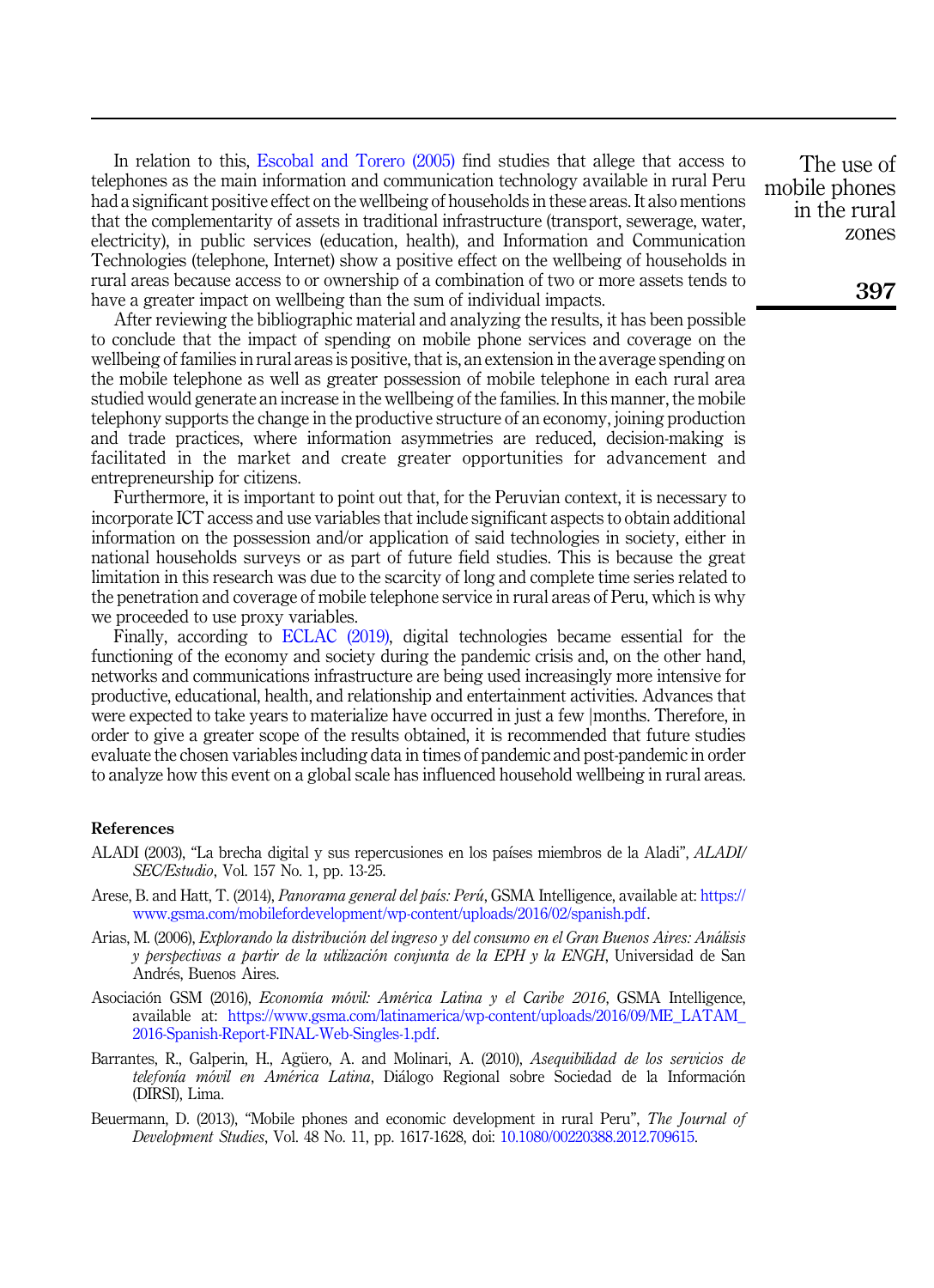|  |  |  | Buchanan, J. (1965), "An economic theory of clubs", <i>Economica</i> , Vol. 32 No. 125, pp. 1-14. |
|--|--|--|---------------------------------------------------------------------------------------------------|
|--|--|--|---------------------------------------------------------------------------------------------------|

- <span id="page-8-16"></span><span id="page-8-12"></span>Castells, M., Fernández-Ardèvol, M. and Galperin, H. (2011), Comunicación móvil y desarrollo económico y social en América Latina, Ariel, Madrid.
- <span id="page-8-3"></span>Coca, A.M. (2010), "El consumo de telefonía celular desde la perspectiva del gasto", Perspectivas, Vol. 26, pp. 69-83.
- <span id="page-8-22"></span>Dalton, H. (1920), "The measurement of the inequality of incomes", The Economic Journal, Vol. 30 No. 119, pp. 348-361.
- <span id="page-8-0"></span>ECLAC (2019), Universalizar el acceso a las tecnologıas digitales para enfrentar los efectos del COVID-19, ECLAC, Santiago de Chile.
- <span id="page-8-23"></span>Escobal, J. and Torero, M. (2005), "Measuring the impact of asset complementarities: the case of rural Perú", Cuadernos de Economía, Vol. 42 No. 125, pp. 137-164.
- <span id="page-8-9"></span>Francesc, P. (2006), Aprender en el nuevo milenio: Un desafío a nuestra visión de las tecnologías y la enseñanza, Inter-American Development Bank, Paris.
- <span id="page-8-1"></span>Fredriksson, T., Hamdi, M. and Miroux, A. (2010), *Informe sobre la Economía de la Información: TIC*, embresas y reducción de la pobreza, ONU, Geneva,
- <span id="page-8-10"></span>Frost and Sullivan (2006), El impacto social de la telefonía móvil en América Latina, AHCIET, Mexico.
- <span id="page-8-2"></span>Gallardo, J., López, K. and Gonzales, C. (2007), Perú: Evolución del acceso, la cobertura y la penetración en los servicios de telefonía, OSIPTEL, Lima.
- <span id="page-8-20"></span>Galperin, H. and Mariscal, J. (2007), "Pobreza y telefonía móvil en América Latina y el Caribe", available at: [www.dirsi.net/files/regional/REGIONAL\\_FINAL\\_spanish.pdf.](http://www.dirsi.net/files/regional/REGIONAL_FINAL_spanish.pdf)
- <span id="page-8-6"></span>Geser, H. (2006), "Is the cell phone undermining the social order?: understanding mobile technology from a sociological perspective", Knowledge, Technology and Policy, Vol. 19 No. 1, pp. 8-18.
- <span id="page-8-13"></span>Hindriks, J. and Myles, G. (2006), *Intermediate Public Economics*, MIT Press, Massachusetts.
- <span id="page-8-18"></span>INEI (2020), "Las tecnologıas de informacion y comunicacion en los hogares", available at: [https://](https://www.inei.gob.pe/media/MenuRecursivo/boletines/04-informe-tecnico-tic-iii-trimestre2020.pdf) [www.inei.gob.pe/media/MenuRecursivo/boletines/04-informe-tecnico-tic-iii-trimestre2020.pdf](https://www.inei.gob.pe/media/MenuRecursivo/boletines/04-informe-tecnico-tic-iii-trimestre2020.pdf) (accessed 12 June 2021).
- <span id="page-8-5"></span>INEI (2021), "Las tecnologıas de informacion y comunicacion en los hogares", available at: [https://](https://www.inei.gob.pe/media/MenuRecursivo/boletines/04-informe-tecnico-tic-iii-trimestre2020.pdf) [www.inei.gob.pe/media/MenuRecursivo/boletines/04-informe-tecnico-tic-iii-trimestre2020.pdf](https://www.inei.gob.pe/media/MenuRecursivo/boletines/04-informe-tecnico-tic-iii-trimestre2020.pdf).
- <span id="page-8-15"></span>Kauffman, R. and Techatassanasoontorn, A. (2005), "International diffusion of digital mobile technology: a coupled-hazard state-based approach", Information Technology and Management, Vol. 6 Nos 2-3, pp. 253-292.
- <span id="page-8-14"></span>Loaiza, R. and Jauregui, S. (2015), Evolución del mercado de telecomunicaciones móviles en el Perú, OSIPTEL, Lima.
- <span id="page-8-8"></span>Meade, N. and Islam, T. (2015), "Forecasting in telecommunications and ICT-a review", International Journal of Forecasting, Vol. 31 No. 4, pp. 1105-1126.
- <span id="page-8-11"></span>Navarro, S., Cordobés, M. and Sanz, B. (2012), TIC, desarrollo y negocios inclusivos, Ariel, Barcelona.
- <span id="page-8-4"></span>Norton, S. (1992), "Transaction costs, telecommunications, and the microeconomics of macroeconomic growth", Economic Development and Cultural Change, Vol. 44 No. 1, pp. 175-196.
- <span id="page-8-19"></span>Okeleke, K. and Strijak, J. (2016), Cerrar la brecha de cobertura: Inclusion diigital en America Latina, GSMA, London.
- <span id="page-8-21"></span>Ontiveros, E., Martín, A., Fernández, S., Rodríguez, I. and López, V. (2009), Telefonía móvil y desarrollo financiero en América Latina, Ariel, Madrid.
- <span id="page-8-7"></span>Ordóñez, L. (2007), "El desarrollo tecnológico en la historia", Revista Filosofía, Vol. 19 No. 2, pp. 187-209.
- <span id="page-8-17"></span>OSIPTEL (2019), "Memoria anual", available at: [https://www.osiptel.gob.pe/media/4xnp0pho/](https://www.osiptel.gob.pe/media/4xnp0pho/memoria-institucional-de-osiptel-2019-web.pdf) [memoria-institucional-de-osiptel-2019-web.pdf.](https://www.osiptel.gob.pe/media/4xnp0pho/memoria-institucional-de-osiptel-2019-web.pdf)

**IEFAS** 26,52